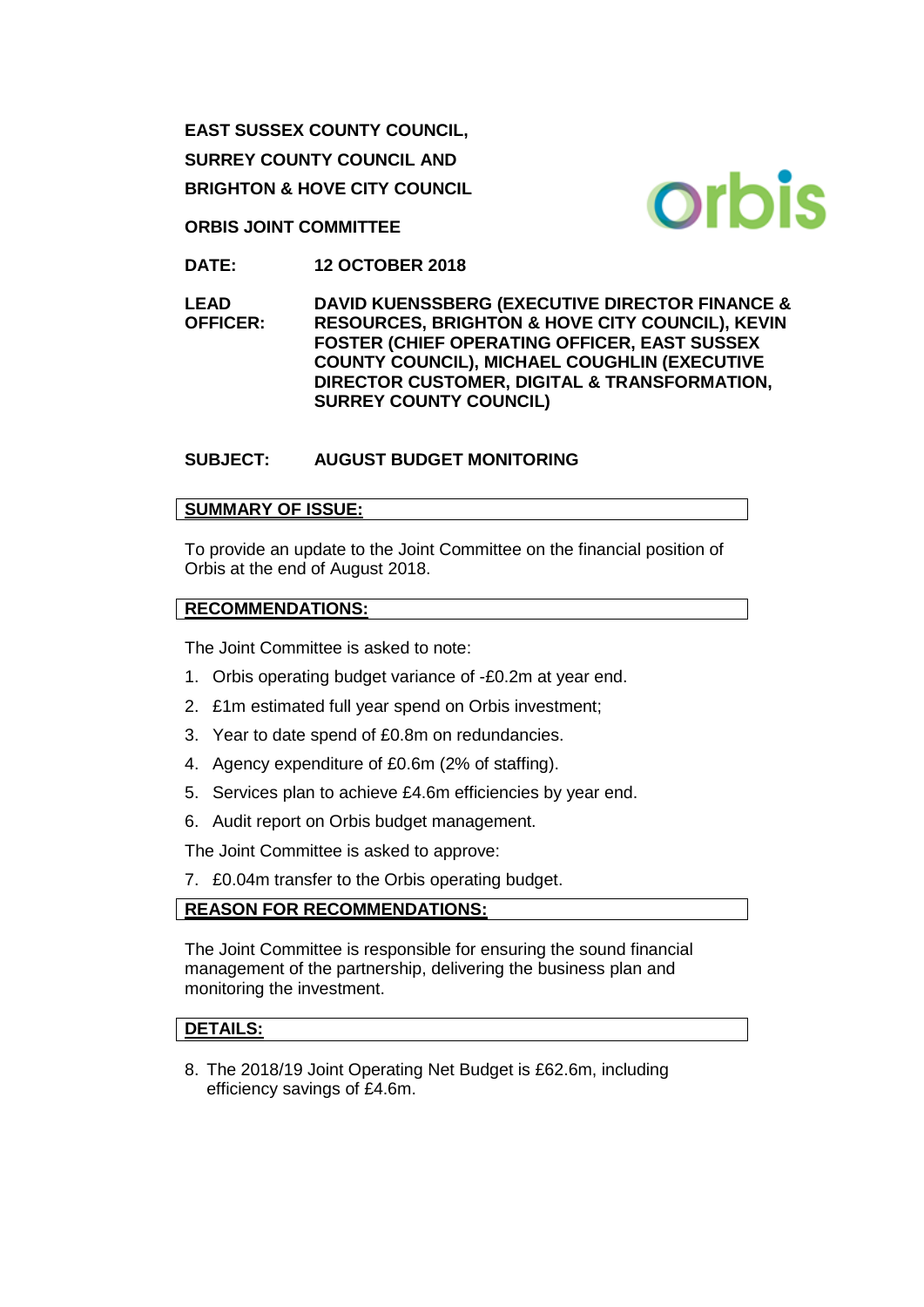#### **Orbis Joint Operating Budget**

- 9. As at 31 August 2018 the forecast year end variance is -£0.2m. The year to date variance is -£0.5m and -£0.2m of this is staffing where there are vacancies due to recent or future restructures. The full year variance is mainly due to the lower pension adjustment, as services reduce their staffing spend to deliver savings.
- 10. The following tables show the full year forecast position of the Joint Orbis Budget by service and the revenue contribution for each authority.

|                              | <b>Year to Date</b>    |                        |                   | <b>Full Year</b>       |                                   |          |
|------------------------------|------------------------|------------------------|-------------------|------------------------|-----------------------------------|----------|
|                              | <b>Budget</b><br>£000s | <b>Actual</b><br>£000s | Variance<br>£000s | <b>Budget</b><br>£000s | <b>Forecast Variance</b><br>£000s | £000s    |
| <b>Business Operations</b>   | 2,702                  | 2,523                  | $-178$            | 6,484                  | 6,484                             | 0        |
| Finance                      | 4,423                  | 4,401                  | $-23$             | 10,615                 | 10,616                            | $\Omega$ |
| HR&OD                        | 2,718                  | 2,773                  | 56                | 6,523                  | 6,523                             | $\Omega$ |
| IT&D                         | 8,329                  | 8,138                  | $-191$            | 19.989                 | 19.989                            | $\Omega$ |
| Management                   | 972                    | 892                    | -80               | 2,333                  | 2,118                             | $-215$   |
| Procurement                  | 2,270                  | 2,130                  | $-140$            | 5.448                  | 5.448                             | 0        |
| Property                     | 4,660                  | 4,670                  | 10 <sup>1</sup>   | 11,184                 | 11,184                            | $\Omega$ |
| <b>Total Net Expenditure</b> | 26,073                 | 25,527                 | $-547$            | 62,576                 | 62,360                            | $-215$   |
| <b>Subjective Analysis</b>   |                        |                        |                   |                        |                                   |          |
| Staffing                     | 29,168                 | 29,016                 | $-152$            | 70,003                 | 70,353                            | 350      |
| Non-Staffing                 | 2,756                  | 2,888                  | 132               | 6,615                  | 6,050                             | $-565$   |
| <b>Total Expenditure</b>     | 31,924                 | 31,904                 | $-21$             | 76,619                 | 76,403                            | $-216$   |
| Income                       | $-5,851$               | $-6,377$               | $-526$            | $-14.043$              | $-14.042$                         | 0        |
| <b>Net Expenditure</b>       | 26,073                 | 25,527                 | $-547$            | 62,576                 | 62,360                            | $-215$   |
| <b>Contributions</b>         |                        |                        |                   |                        |                                   |          |
| <b>BHCC</b>                  | 5,601                  | 5,484                  | $-117$            | 13,443                 | 13,397                            | $-46$    |
| <b>ESCC</b>                  | 6,136                  | 6,007                  | $-129$            | 14,726                 | 14,676                            | $-51$    |
| <b>SCC</b>                   | 14,336                 | 14,035                 | $-300$            | 34,406                 | 34,288                            | $-118$   |
| <b>Total</b>                 | 26,073                 | 25,527                 | $-547$            | 62,576                 | 62,360                            | $-215$   |
|                              |                        |                        |                   |                        |                                   |          |

Table 1 Joint Operating Budget by service

Management costs include an adjustment to ensure that the cost of pension contributions is similar in each authority.

Numbers have been rounded - which might cause a casting difference.

11. There are several risks that services are mitigating, the levels are highlighted in the efficiencies section below. In order to deliver the savings, restructures are taking place or beginning to imbed. This is leading to several vacancies in some services and IT&D in particular are facing pressures from interim staff costs. There are high levels of vacancies in Property which are offsetting staffing pressures which must be managed in 2019/20. In addition where services are pausing further integration some of the savings are at risk.

#### **Orbis Investment**

12. The original estimated amount of investment required to ensure the success of the partnership and deliver the efficiency savings was

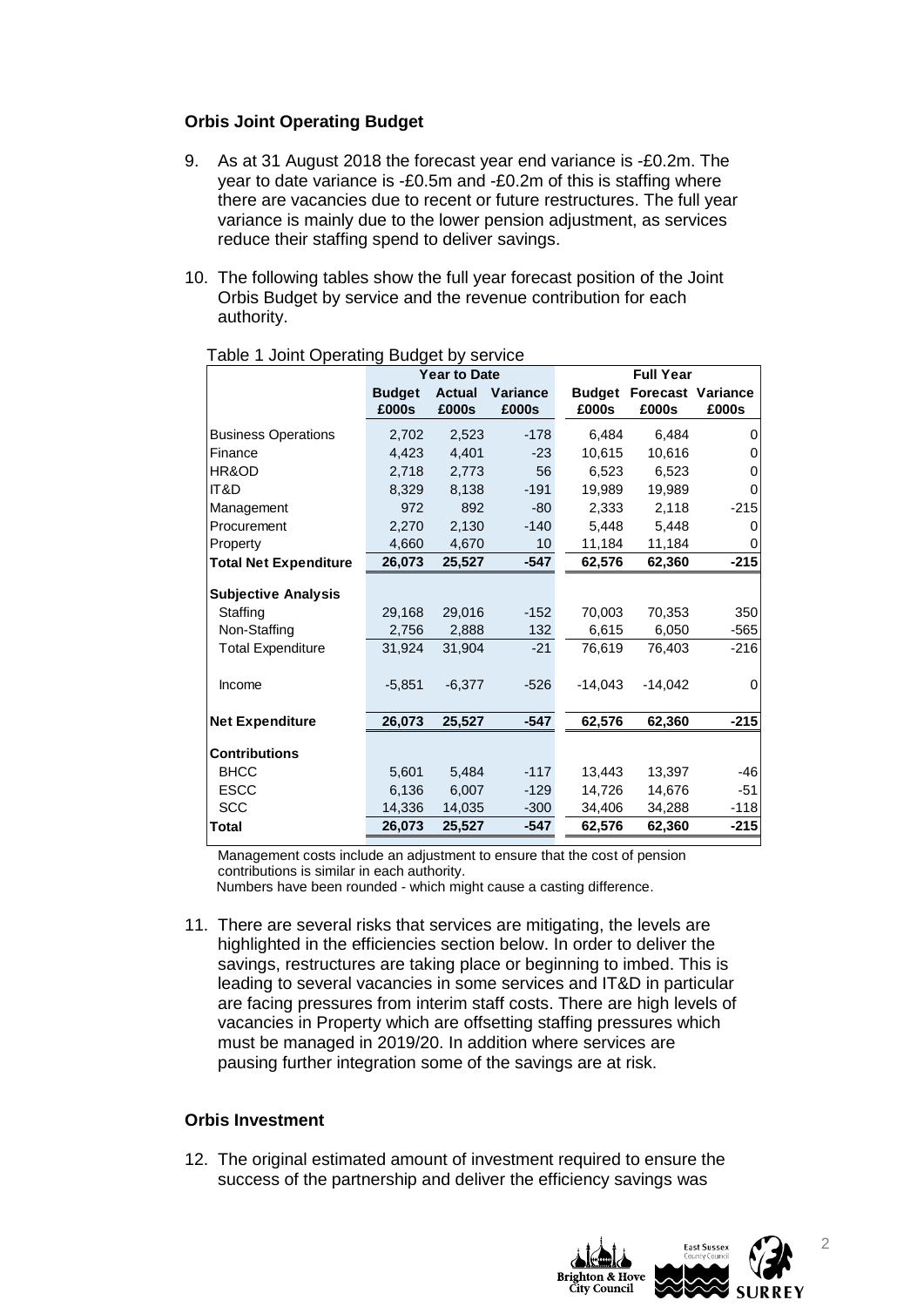£6.6m, over 5 years from 2014/15. In 2017/18 this total estimated amount reduced to £4.9m. The partnership is responsible for ensuring this is effectively managed and as a result it will be continually monitored and reported to the Orbis Leadership Team monthly and the Joint Committee quarterly.

- 13. The Investment expenditure to 31 March 2018 was £1.9m and the latest estimated spend in 2018/19 is a further £1m. This is primarily for IT projects required to deliver efficiencies.
- 14. Redundancies are approved by the employing authority subject to a robust business case. The redundancy expenditure to date is £0.8m.
- 15. Table 2 shows the latest 2018/19 Orbis Investment full year forecast and the year to date redundancy expenditure.

| <b>Orbis Investment</b>                | <b>Estimate</b> |
|----------------------------------------|-----------------|
|                                        | £000            |
| Programme Level                        | 20              |
| <b>Enabling Programme Support</b>      | 114             |
| External Advice                        | 150             |
| Innovation Fund                        | 100             |
| Core IT - Hygiene Factors              | 332             |
| <b>Business Services IT - approved</b> | 220             |
| Business Services IT - to be approved  | 100             |
| Total Orbis Investment                 | 1,036           |
| Contributions                          |                 |
| <b>BHCC</b>                            | 358             |
| <b>ESCC</b>                            | 225             |
| <b>SCC</b>                             | 452             |
|                                        | 1,036           |

Table 2: Orbis Investment and Orbis Redundancy Costs

| <b>Orbis Redundancies</b> | Year to     |  |  |
|---------------------------|-------------|--|--|
|                           | <b>Date</b> |  |  |
|                           | £000        |  |  |
| <b>Total Redundancies</b> | 761         |  |  |
| <b>Contributions</b>      |             |  |  |
| <b>BHCC</b>               | 164         |  |  |
| <b>ESCC</b>               | 179         |  |  |
| <b>SCC</b>                | 418         |  |  |
|                           | 761         |  |  |

16. The contribtions to Orbis investment are as per the agreed contribution ratio apart from where more expenditure is needed in an authority. As higher IT investment is needed in BHCC the contribution has increased accordingly.

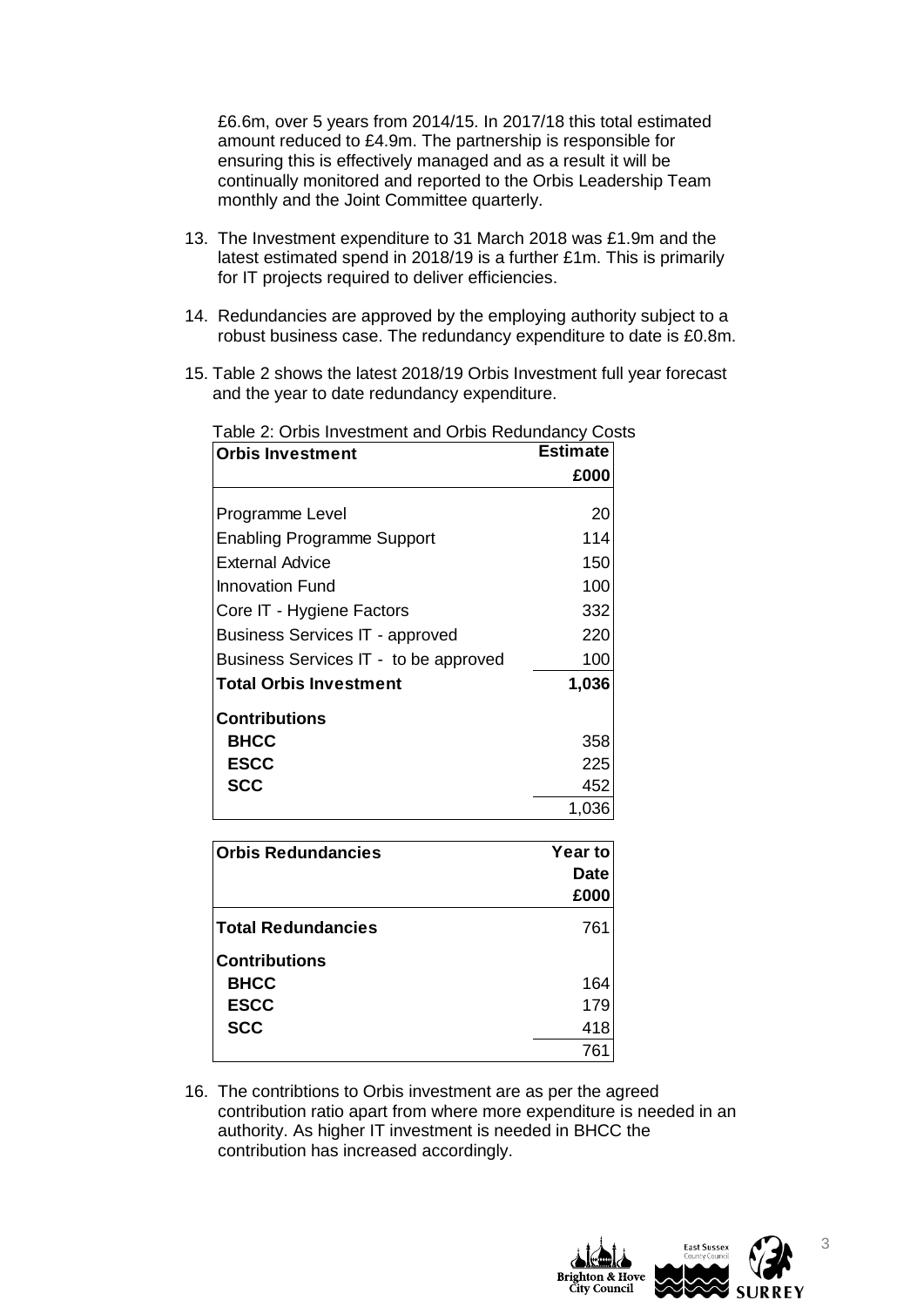## **Efficiencies**

- 17. The Joint Operating budget includes challenging efficiency savings and increased income targets of £4.6m in 2018/19.
- 18. Services are on track to deliver £2.8m of the efficiencies however, as reported above, there are several risks to achieving all of the savings as shown in table 3 below.

|                            | <b>MTFP</b> |              | Latest    |                |
|----------------------------|-------------|--------------|-----------|----------------|
| <b>Service</b>             | £'000 RAG   |              | £'000 RAG |                |
| <b>Business Operations</b> |             | 197 GREEN    |           | 197 GREEN      |
| Finance                    | 701         | <b>GREEN</b> | 781       | <b>GREEN</b>   |
| Finance                    |             | 430 AMBER    | 350       | <b>RED</b>     |
| HR & OD                    |             |              |           | 125 <b>RED</b> |
| HR & OD                    |             | 774 GREEN    |           | 649 GREEN      |
| IT & Digital               |             |              |           | 280 RED        |
| IT & Digital               |             | 918 GREEN    |           | 918 GREEN      |
| IT & Digital               |             | 634 AMBER    |           | 354 AMBER      |
| Procurement                |             | 56 GREEN     |           | 56 GREEN       |
| Property                   |             | 150 GREEN    |           | 150 Green      |
| Property                   |             | 751 AMBER    | 751       | Amber          |
| <b>TOTAL</b>               | 4,611       |              | 4,611     |                |
| Summary                    | 0           | <b>RED</b>   | 755       | <b>RED</b>     |
|                            | 1,815       | <b>AMBER</b> | 1,105     | <b>AMBER</b>   |
|                            |             | 2,796 GREEN  | 2,751     | <b>GREEN</b>   |
|                            | Total       | 4,611        | Total     | 4,611          |

Table 3: 2018/19 Efficiencies

### **Staffing**

- 19. The Orbis Joint Committee is responsible for managing all aspects of the Joint Operating Budget, including staffing. The staffing budget is set on the estimated establishment needed to deliver services, after deducting costs for an estimated level of vacancies.
- 20. The year to date staffing variance is -£0.2m as a result of vacancies. HR&OD is forecasting a full year staffing overspend of £0.4m due to one-offs such as interim staff and severance packages. This is offset by an underspend on non-staffing, mainly from fees and consultants. Table 4 below provides a breakdown of the staffing year to date and full year forecast variance for each service.



4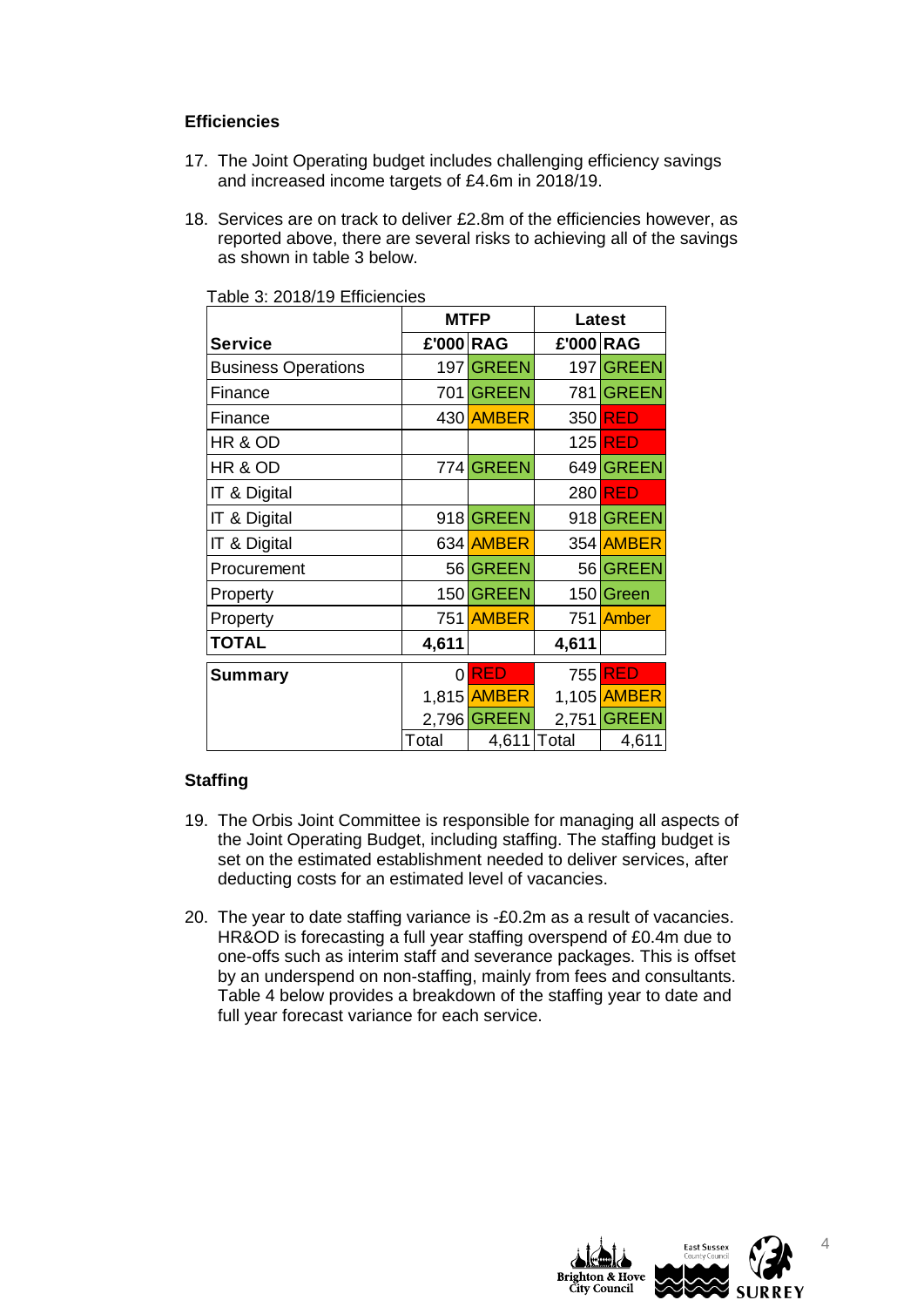| <b>Staffing</b>              | <b>Year to Date</b> |        |                        | <b>Full Year</b> |                                 |      |
|------------------------------|---------------------|--------|------------------------|------------------|---------------------------------|------|
|                              | <b>Budget</b>       |        | <b>Actual Variance</b> |                  | <b>Budget Forecast Variance</b> |      |
|                              | £000                | £000   | £000                   | £000             | £000                            | £000 |
|                              |                     |        |                        |                  |                                 |      |
| <b>Business Operations</b>   | 4.614               | 4.451  | $-163$                 | 11,073           | 11,073                          | 0    |
| Finance                      | 5,077               | 5,042  | $-35$                  | 12,185           | 12,185                          | 0    |
| HR&OD                        | 2,903               | 3.110  | 207                    | 6,967            | 7,317                           | 350  |
| IIT&D                        | 8,945               | 8,857  | $-88$                  | 21,467           | 21,468                          | 0    |
| Management                   | 290                 | 352    | 63                     | 696              | 696                             | 0    |
| Procurement                  | 2,270               | 2,105  | $-166$                 | 5,449            | 5.449                           | 0    |
| Property                     | 5.069               | 5,098  | 29                     | 12,165           | 12,165                          | 0    |
| <b>Total Net Expenditure</b> | 29,168              | 29,016 | $-152$                 | 70,003           | 70,353                          | 350  |

Table 4: Year to date and full year staffing variance

21. The Joint Committee is asked to review Orbis spend on Agency staff. The expenditure to date on agency staff is 2% of total staffing spend. The use of agency staff is avoided where possible however there are a limited range of circumstances where it is appropriate, for example specific skills for a project or to cover business critical vacant posts in the short term. Table 5 shows the 2017/18 agency spend by service.

|                              | <b>Agency</b><br><b>YTD</b><br>£000s | <b>Non</b><br><b>Agency</b><br><b>Staffing</b><br>£000s | <b>Total</b><br><b>Staffing</b><br><b>YTD</b><br>£000s | Agency<br>% |
|------------------------------|--------------------------------------|---------------------------------------------------------|--------------------------------------------------------|-------------|
|                              |                                      |                                                         |                                                        |             |
| <b>Business Operations</b>   | 30                                   | 4,421                                                   | 4,451                                                  | 1%          |
| Finance                      | 51                                   | 4,991                                                   | 5,042                                                  | 1%          |
| HR&OD                        | 31                                   | 3,079                                                   | 3,110                                                  | 1%          |
| IT&D                         | 348                                  | 8,509                                                   | 8,857                                                  | 4%          |
| Management                   | 26                                   | 326                                                     | 352                                                    | 7%          |
| Procurement                  | 74                                   | 2,031                                                   | 2,105                                                  | 4%          |
| Property                     | 49                                   | 5,049                                                   | 5,098                                                  | 1%          |
| <b>Total Net Expenditure</b> | 609                                  | 28,407                                                  | 29,016                                                 | 2%          |

| Table 5: Year to date agency and non-agency staffing expenditure |  |  |
|------------------------------------------------------------------|--|--|
|                                                                  |  |  |

#### **Orbis Budget Management Audit Report**

- 22. Orbis Audit has carried out a review of the Orbis Integrated Budget Management process following the introduction of BHCC to the Orbis Partnership in April 2018. Its aim was to provide assurance on the overall effectiveness of the system's controls and identify areas of concern or weakness where improvements can be made.
- 23. The review acknowledged that significant effort has been put into providing an integrated budget and a unified approach to budget monitoring across the Orbis partnership. Furthermore it did not expect to see a complete system fully in place as the integration of BHCC budgets only came into effect in April 2018. The report findings, and by association, the actions agreed are designed to add value to further support the development and embedding of the Orbis budget monitoring process.